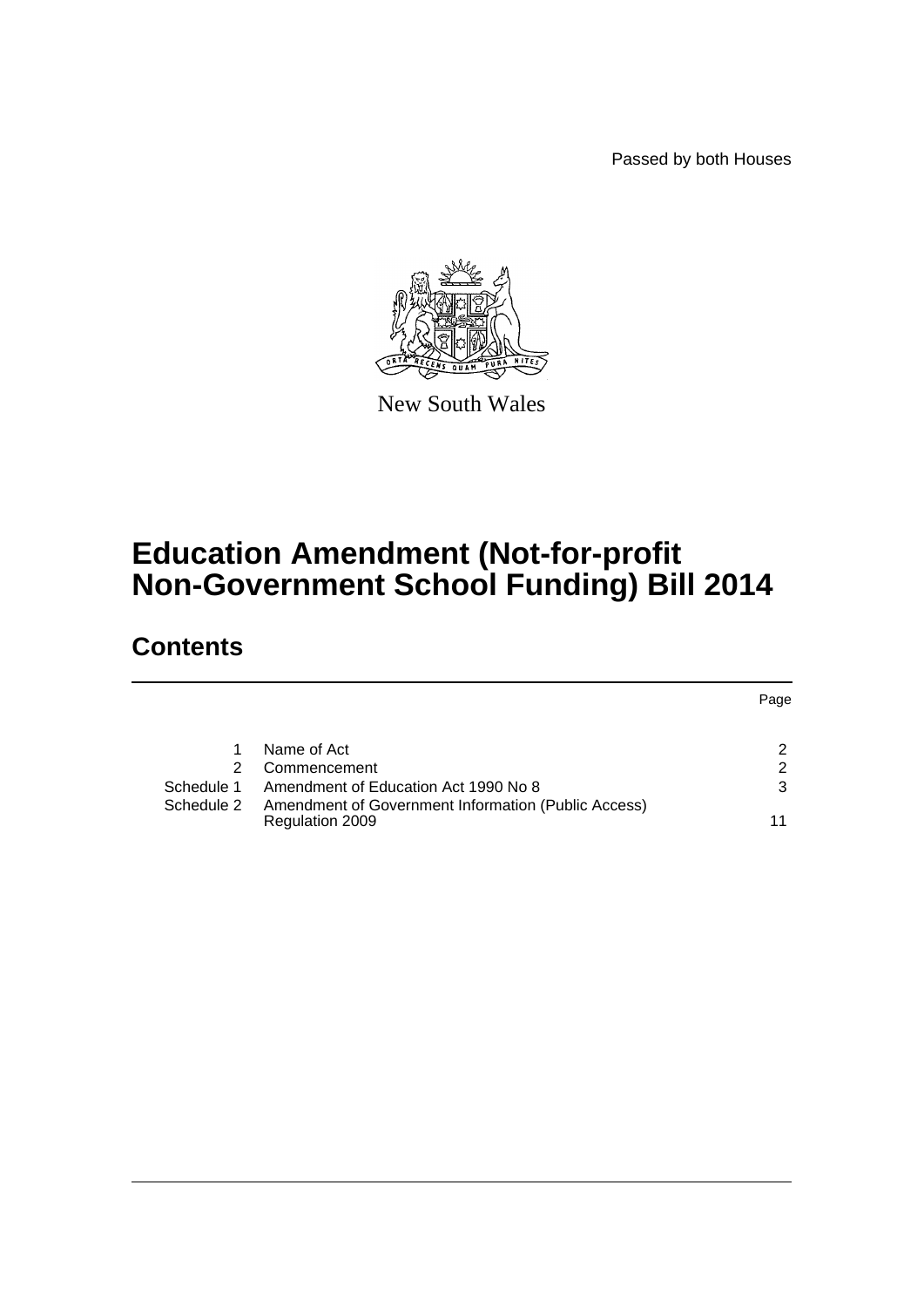*I certify that this public bill, which originated in the Legislative Assembly, has finally passed the Legislative Council and the Legislative Assembly of New South Wales.*

> *Clerk of the Legislative Assembly. Legislative Assembly, Sydney,* , 2014



New South Wales

# **Education Amendment (Not-for-profit Non-Government School Funding) Bill 2014**

Act No , 2014

An Act to amend the *Education Act 1990* in relation to the prohibition on the provision of financial assistance to or for the benefit of non-government schools that operate for profit; and for other purposes.

*I have examined this bill and find it to correspond in all respects with the bill as finally passed by both Houses.*

*Assistant Speaker of the Legislative Assembly.*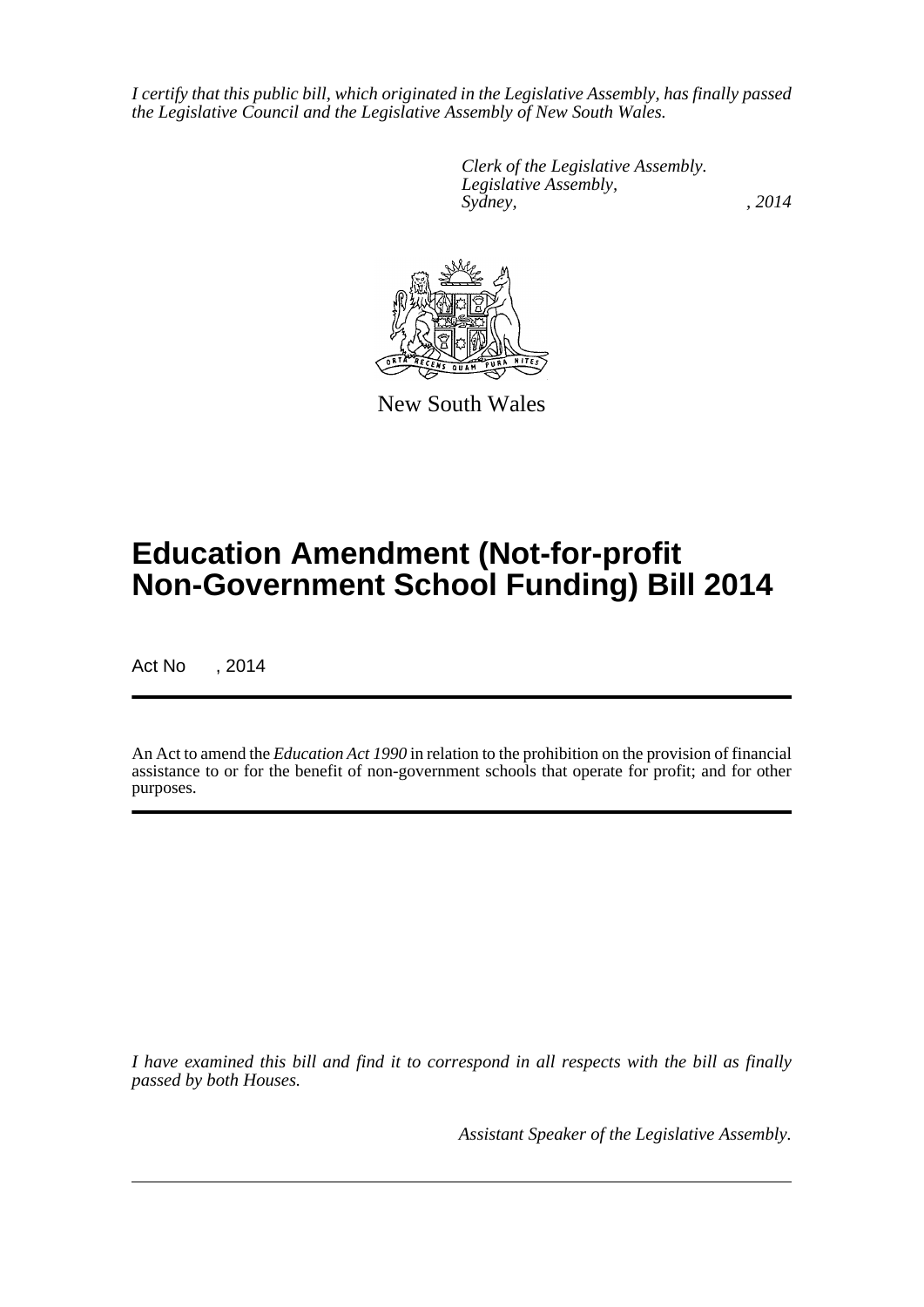# <span id="page-2-0"></span>**The Legislature of New South Wales enacts:**

### **1 Name of Act**

This Act is the *Education Amendment (Not-for-profit Non-Government School Funding) Act 2014*.

# <span id="page-2-1"></span>**2 Commencement**

This Act commences on the date of assent to this Act.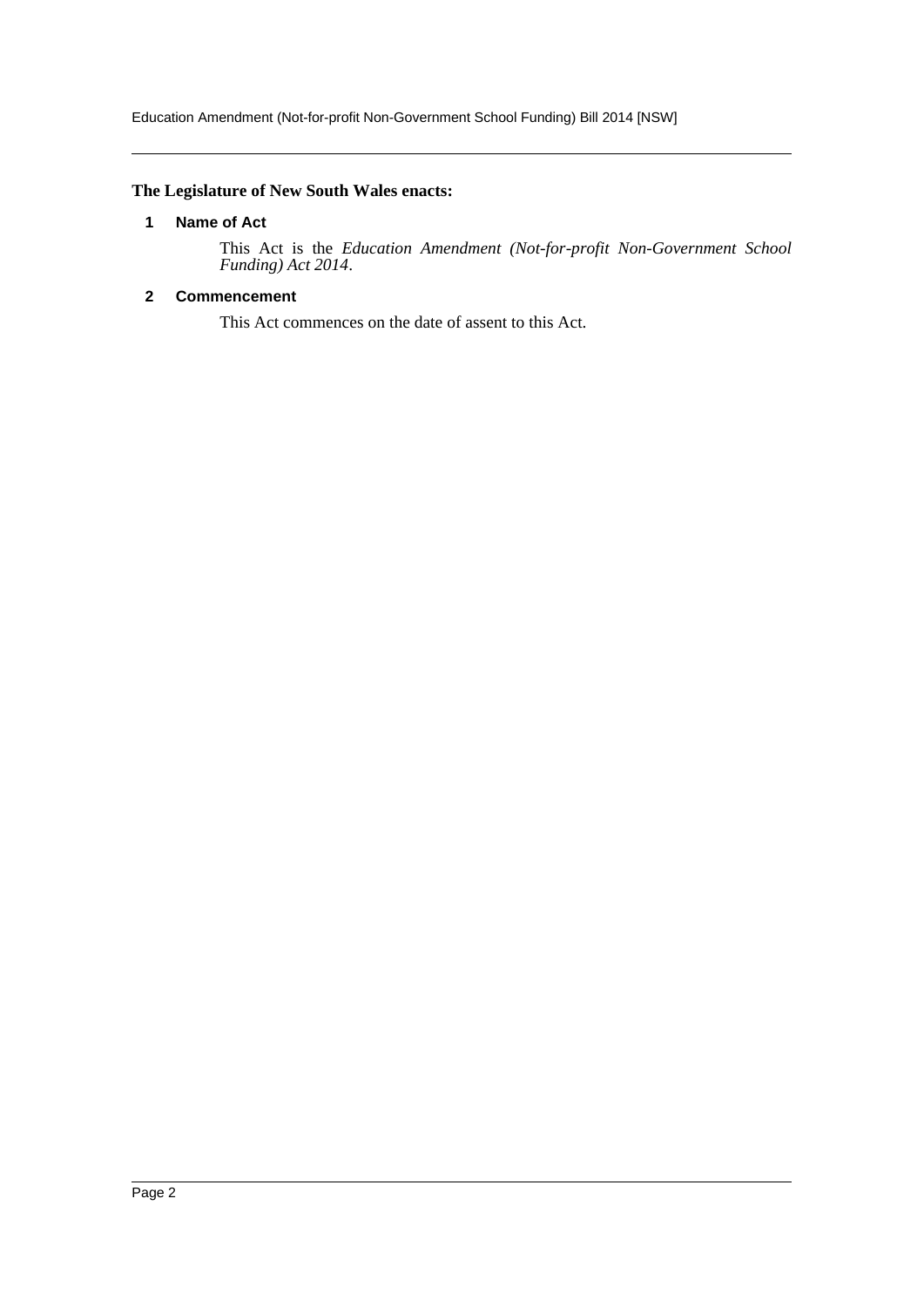# <span id="page-3-0"></span>**Schedule 1 Amendment of Education Act 1990 No 8**

# **[1] Whole Act (other than section 3 and Schedule 3)**

Omit "Director-General" and "Director-General's" wherever occurring. Insert instead "Secretary" and "Secretary's" respectively.

# **[2] Section 3 Definitions**

Omit the definition of *Director-General* from section 3 (1).

Insert in alphabetical order:

*Secretary* means the Secretary of the Department.

# **[3] Part 4, heading**

Omit the heading. Insert instead:

# **Part 4 Functions of the Minister and the Board**

# **[4] Section 19 General functions of the Minister**

Omit section 19 (c). Insert instead:

(c) to exercise the functions in connection with registration, and financial assistance to non-government schools, that are conferred or imposed on the Minister under Part 7,

#### **[5] Section 21 Financial and other assistance in respect of non-government school children**

Transfer the section (renumbered as section 83B) to Part 7 and insert it after section 83A.

# **[6] Section 21 (6) (renumbered by item [5] as section 83B (6))**

Omit the subsection. Insert instead:

- (6) Any financial assistance in respect of non-government school children may be paid directly to the school that the children attend or to a system of non-government schools for the benefit of that school.
- **[7] Section 21A Financial assistance not to be paid to non-government schools operating for profit**

Omit the section.

**[8] Part 7, heading**

Omit the heading. Insert instead:

# **Part 7 Non-government schools and home schooling**

**[9] Part 7**

Insert after section 37:

# **Division 2 Registration**

# **[10] Part 7**

Renumber existing Divisions 2–7 as Subdivisions 1–6.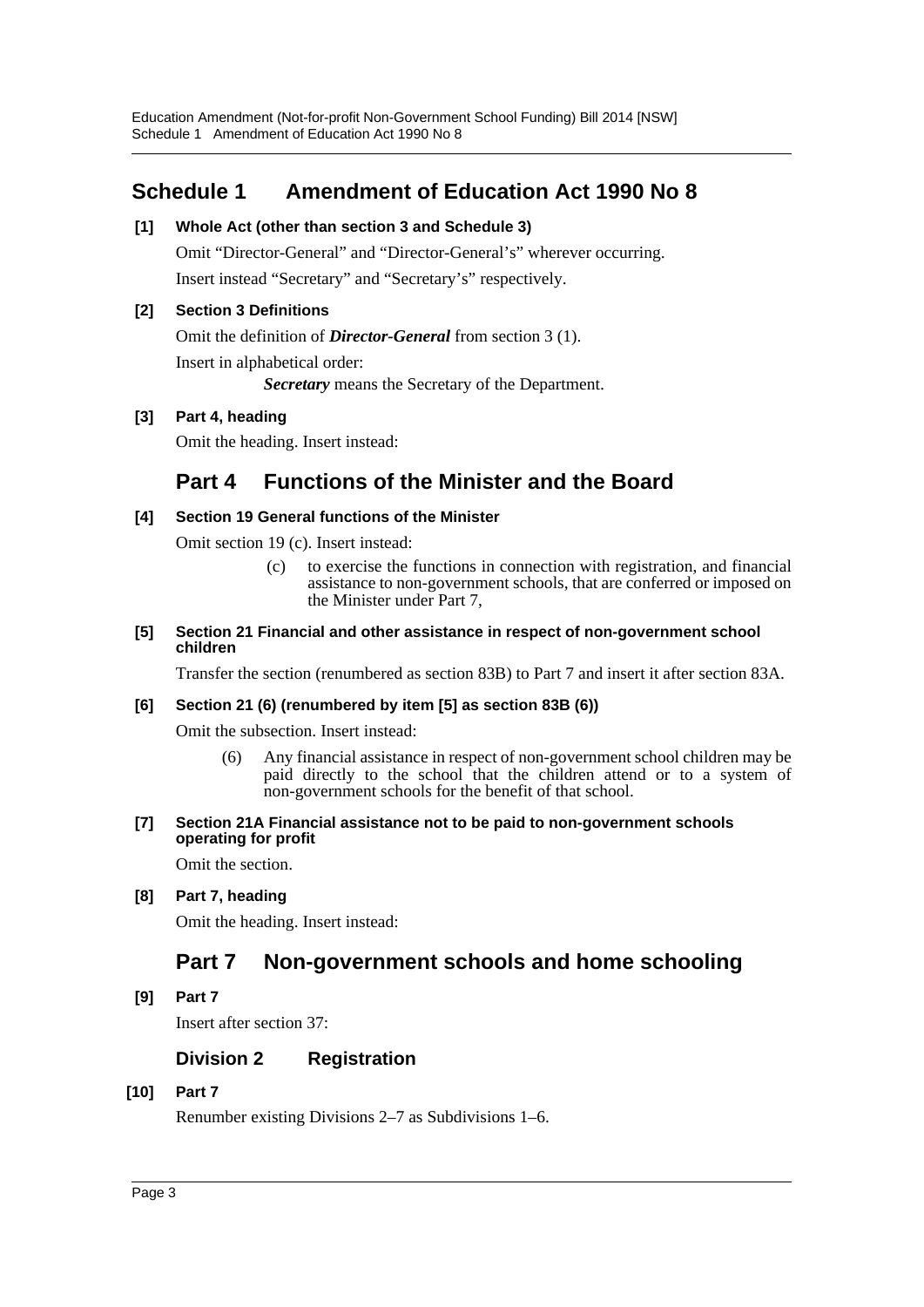## **[11] Sections 41 (2) (c), 60 (3), 65 (1) and (3), 68, 79 and 80 (2) (a)**

Omit "this Part" wherever occurring. Insert instead "this Division".

- **[12] Sections 46, 70 and 80–82 (other than section 80 (2) (a))** Omit "this Division" wherever occurring. Insert instead "this Subdivision".
- **[13] Section 76 Consideration by Board of notice of conscientious objection** Omit "Division 6" from section 76 (1) (b). Insert instead "Subdivision 5".

## **[14] Part 7, Division 3**

Insert after section 83:

# **Division 3 Financial assistance to non-government schools**

## **83A Definitions**

In this Division: *Advisory Committee* means the Non-Government Schools Not-for-profit Advisory Committee. *for profit declaration*—see section 83D. *non-compliance declaration*—see section 83F. *school* means a non-government school.

## **83B Financial and other assistance in respect of non-government school children Note.** Existing section 21 is renumbered and transferred here by item [5].

#### **83C Financial assistance not to be provided to schools that operate for profit**

- (1) The Minister must not provide financial assistance (whether under this Division or otherwise) to or for the benefit of a school that operates for profit.
- (2) A school operates for profit (without limiting the circumstances in which it does so) if the Minister is satisfied that:
	- (a) any part of its proprietor's assets (in so far as they relate to the school) or its proprietor's income (in so far as it arises from the operation of the school) is used for any purpose other than for the operation of the school, or
	- (b) any payment is made by the school to a related entity or other person or body:
		- (i) for property, goods or services at more than reasonable market value, or
		- (ii) for property, goods or services that are not required for the operation of the school, or
		- (iii) for property, goods or services that is in any other way unreasonable in the circumstances having regard to the fact that financial assistance is provided to or for the benefit of the school by the Minister, or
	- (c) any payment is made by the school to a person in connection with the person's activities as a member of the governing body of the school unless it is in reimbursement for a payment made by the person in connection with the operation of the school.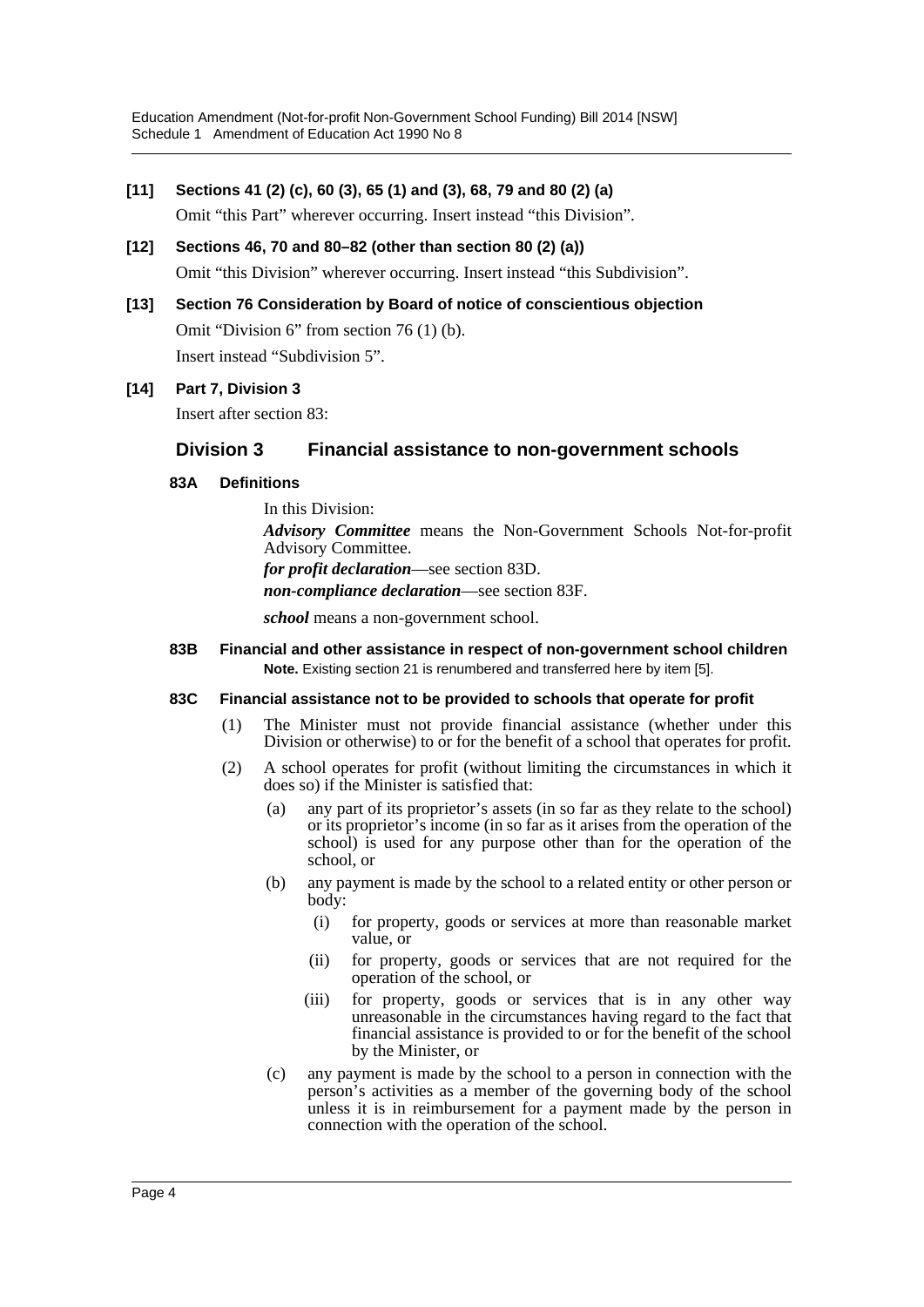- (3) The regulations may specify whether or not a school operates for profit because of any particular use of assets or income, any particular payment in relation to the school or any other matter. Any such regulation has effect despite anything to the contrary in subsection (2).
- (4) The Minister is not obliged to terminate the provision of financial assistance because of this section if, following an investigation under this Division, the Minister is satisfied that:
	- (a) termination of financial assistance is not justified because of the minor nature of the relevant conduct, or
	- (b) more appropriate action can be taken under section 83E.

#### **83D Declaration that school operating for profit**

- (1) The Minister may declare that a school operates for profit or has operated for profit during a specified previous period, or both (a *for profit declaration*).
- (2) The Minister may make a for profit declaration only if the Advisory Committee recommends that the declaration be made because the school operates for profit or has so operated for profit (as the case requires).
- (3) A for profit declaration in respect of a school is conclusive evidence that the school operates for profit or has so operated for profit (as the case requires).
- (4) The Minister may revoke a for profit declaration at any time, and is to do so if the Advisory Committee advises the Minister, or the Minister is satisfied, that the school no longer operates for profit.
- (5) A for profit declaration may specify a period to which it applies that is wholly or partly before the declaration is made (including before the commencement of this section).
- (6) The Minister's obligation under this Division not to provide financial assistance to or for the benefit of a school that operates for profit applies, whether or not a for profit declaration has been made.

#### **83E Financial assistance to schools may be suspended, reduced or made subject to conditions**

- (1) The Minister may suspend, reduce or impose conditions on the provision of financial assistance (whether under this Division or otherwise) to or for the benefit of a school that is a non-compliant school.
- (2) A school is a non-compliant school if the Minister is satisfied that:
	- (a) the school or the proprietor of the school has failed to provide reasonable assistance in relation to the conduct of any investigation of the school or proprietor under this Division, or
	- (b) the school or the proprietor of the school has failed to comply with a direction of the Minister given under this Division to the school or proprietor, or
	- (c) it is a non-compliant school because of any other circumstances set out in the regulations.
- (3) A school is also a non-compliant school if the school operates for profit, or has operated for profit, but following an investigation under this Division, the Minister is satisfied that:
	- (a) termination of financial assistance to the school is not justified because of the minor nature of the relevant conduct, or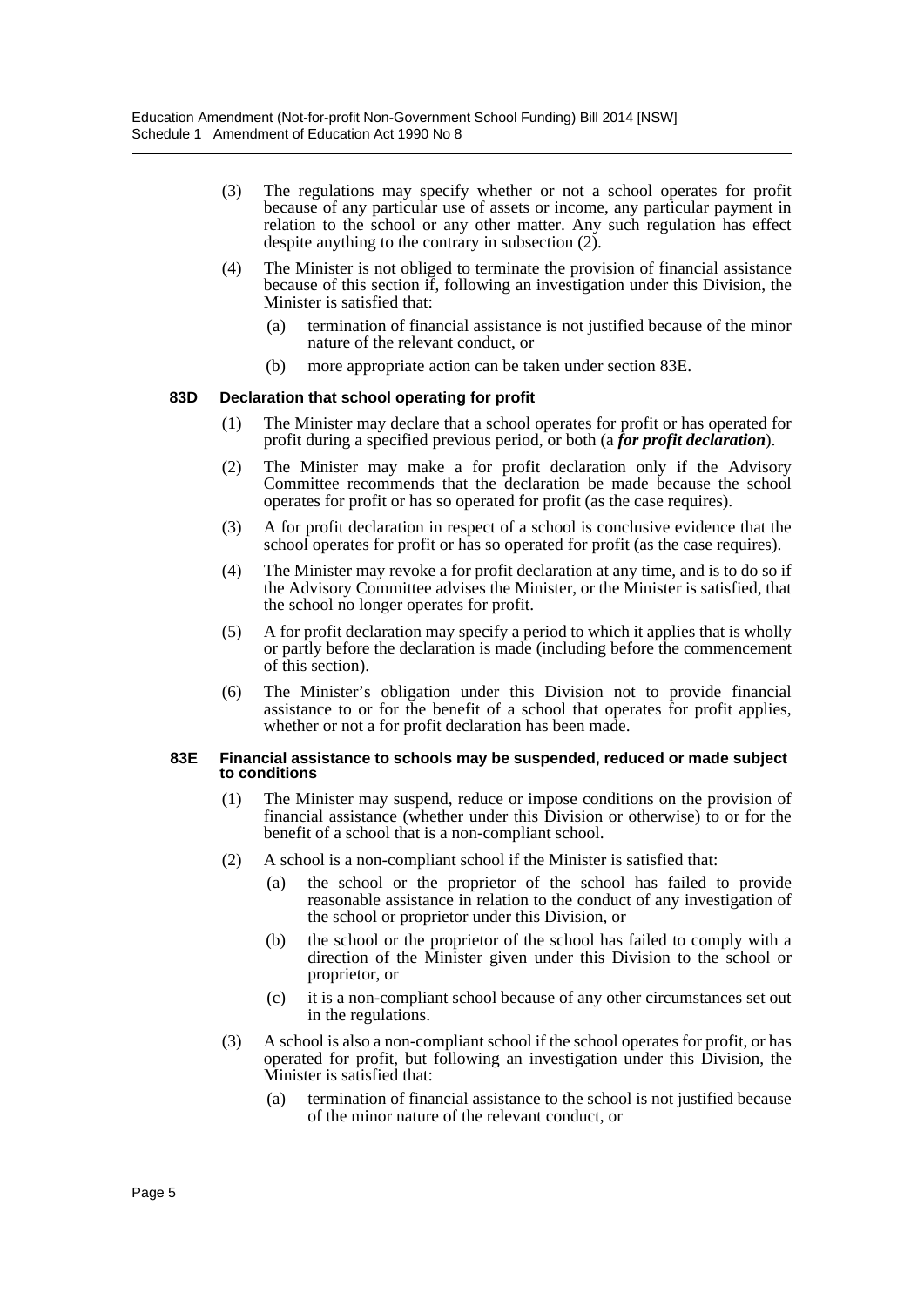- (b) more appropriate action can be taken in respect of the school under this section.
- (4) If a school ceases to be a non-compliant school, the school is not entitled to any payment that was not made because it was a non-compliant school.

#### **83F Declaration that school non-compliant**

- (1) The Minister may declare that a school is a non-compliant school (a *non-compliance declaration*).
- (2) The Minister may make a non-compliance declaration only if the Advisory Committee recommends that the declaration be made because the school is a non-compliant school.
- (3) Any such recommendation of the Advisory Committee may include a recommendation on any consequent suspension or reduction of, or imposition of conditions on, the provision of financial assistance.
- (4) A non-compliance declaration in respect of a school is conclusive evidence that it is a non-compliant school and that grounds exist for the Minister to suspend, reduce or impose conditions on the provision of financial assistance in respect of the school.
- (5) The Minister may revoke a non-compliance declaration at any time, and is to do so if the Advisory Committee advises the Minister, or the Minister is satisfied, that the school is no longer a non-compliant school.
- (6) The Minister's power under this Division to suspend, reduce or impose conditions on the provision of financial assistance to or for the benefit of a non-compliant school applies, whether or not a non-compliance declaration has been made and whether or not the suspension, reduction or imposition is recommended by the Advisory Committee.

#### **83G Notice of recommendation of Advisory Committee relating to for profit or non-compliance declarations and administrative review by Tribunal**

The Minister is not to make a for profit declaration or a non-compliance declaration in respect of a school unless the Minister has given written notice to the school and to the proprietor of the school setting out the relevant recommendation of the Advisory Committee and unless:

- (a) 30 days have elapsed since the notice was given and no application has been made to the Tribunal for administrative review of the recommendation, or
- (b) the Tribunal has determined an application for administrative review (made within those 30 days) of the recommendation and the Minister has considered any contrary recommendation of the Tribunal and the reasons for it, or
- (c) any such application for administrative review of the recommendation has been withdrawn.

#### **83H Investigations in relation to schools**

- (1) The Minister may carry out an investigation into a school or the proprietor of a school if the Minister suspects that the school may be operating for profit or may be a non-compliant school.
- (2) The Minister is to consult with the Advisory Committee before carrying out an investigation.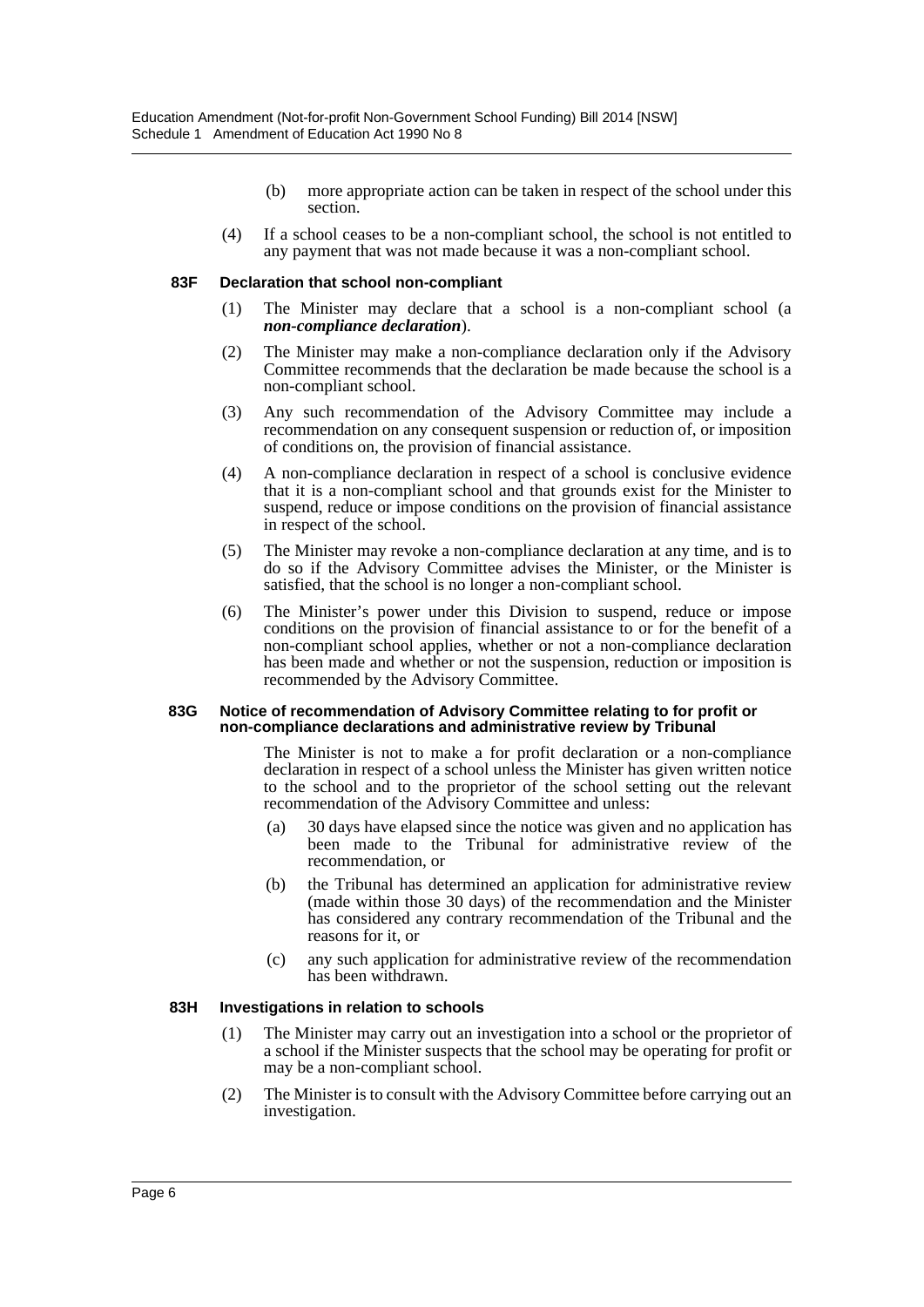- (3) The Minister may defer all or part of any financial assistance to or for the benefit of the school during an investigation.
- (4) The Minister is to complete an investigation as soon as is reasonably practicable.
- (5) The Minister is to have regard to any advice of the Advisory Committee in relation to the investigation.

#### **83I Directions to schools and proprietors**

- (1) The Minister may give any one or more of the following directions in writing to a school or to the proprietor of a school:
	- (a) a direction that the school or proprietor undergo an audit of the financial affairs of the school or proprietor,
	- (b) a direction that the school or proprietor provide specified information to the Minister (or other specified person) relating to the affairs of the school or proprietor,
	- (c) a direction that the school or proprietor cease any specified conduct that is in breach of the obligation of the school not to operate for profit in order to be provided with financial assistance,
	- (d) a direction of a kind authorised by the regulations.
- (2) The Minister may specify in a direction under this section the manner in which, and the time by which, the direction is to be complied with (including that information be verified by statutory declaration).
- (3) The Minister may direct a school or proprietor required under this section to undergo an audit of the financial affairs of the school or proprietor to pay the Minister for the reasonable costs of or associated with the audit.
- (4) The Minister is to seek the advice of the Advisory Committee in relation to any proposed direction under this section (other than a direction under subsection  $(1)$   $(b)$ ).

#### **83J Recovery of amounts from schools**

- (1) The Minister may recover the amount of any financial assistance provided by the Minister to or for the benefit of a school (whether under this Division or otherwise) if the financial assistance was provided in respect of a period when the school operated for profit or was a non-compliant school.
- (2) Any amount of costs under section 83I (3) that is not paid by a school or the proprietor of a school may be recovered by the Minister as if it were financial assistance provided under this Division to the school when the school was a non-compliant school.
- (3) The Minister may recover an amount under this section:
	- (a) as a debt in a court of competent jurisdiction, or
	- (b) by reducing future amounts of financial assistance payable by the Minister to or for the benefit of the school concerned,

or both.

(4) A school, the proprietor of a school and any system of non-government schools to which an amount recoverable under this section (or part of the amount) was paid are jointly and severally liable for repayment of the amount.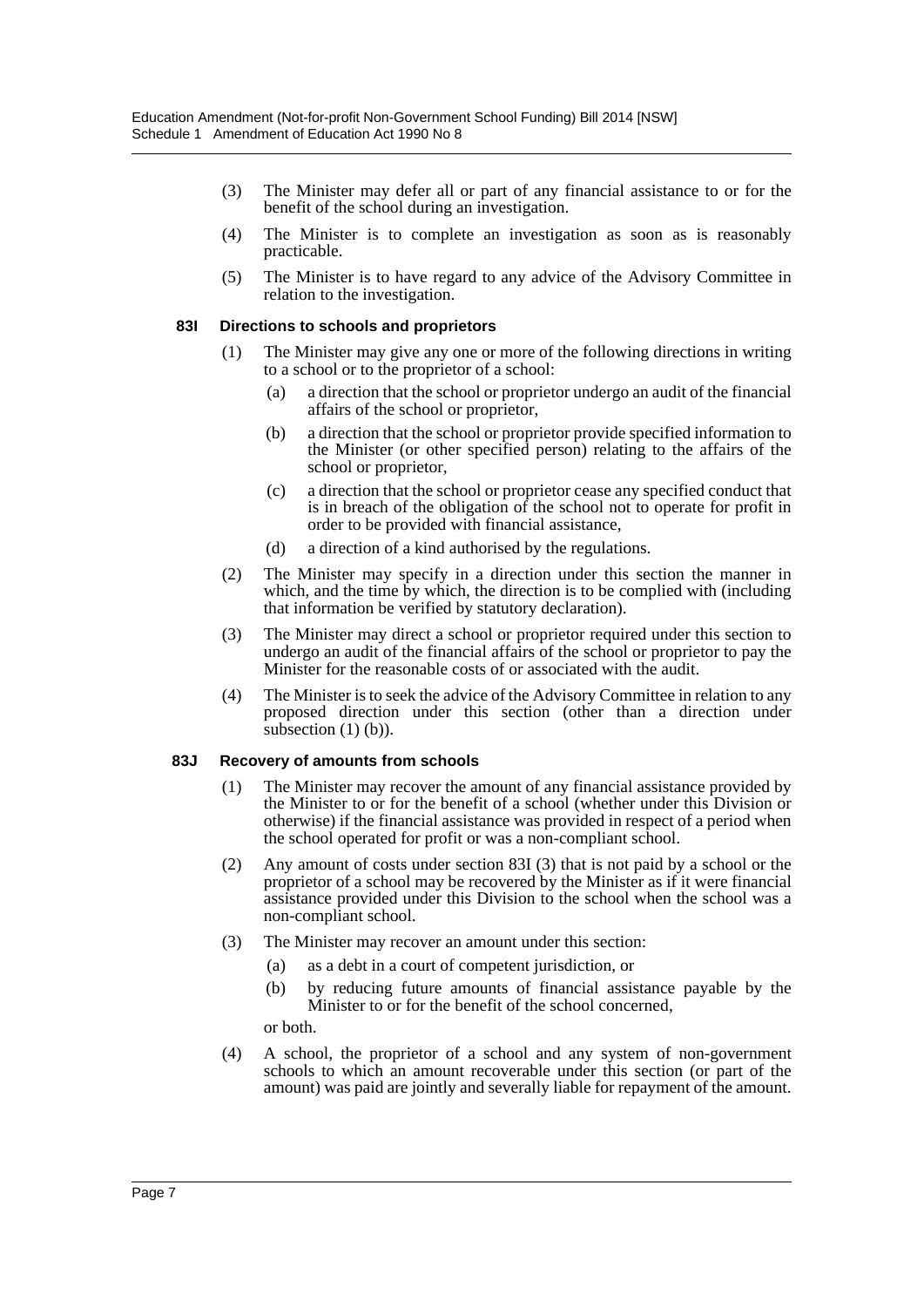## **83K Non-Government Schools Not-for-profit Advisory Committee**

- (1) There is to be a Non-Government Schools Not-for-profit Advisory Committee comprised of the following members appointed by the Minister:
	- (a) the Chairperson of the Advisory Committee, being a person who, in the opinion of the Minister, is independent of the non-government school sector and the NSW Government,
	- (b) one person who represents the Association of Independent Schools,
	- (c) one person who represents the Catholic Education Commission,
	- (d) one person who represents the Board,
	- (e) one person who represents the Department,
	- (f) any other persons who, in the opinion of the Minister, will be of assistance to the Advisory Committee in the exercise of its functions.
- (2) The functions of the Advisory Committee are as follows:
	- (a) to provide advice to the Minister on compliance with this Division by schools and proprietors of schools,
	- (b) to make recommendations to the Minister for the making of for profit declarations or non-compliance declarations,
	- (c) to exercise any other function (not inconsistent with this Act) relating to financial assistance to schools that is conferred by this Division or that is agreed between the Minister and the Advisory Committee.
- (3) The regulations may make provision for or with respect to the functions, members and procedure of the Advisory Committee.
- (4) A matter or thing done or omitted to be done by the Advisory Committee or a member of the Advisory Committee does not, if the matter or thing was done or omitted in good faith for the purpose of executing this or any other Act, subject the member personally to any action, liability, claim or demand.
- (5) Legal proceedings by or against the Advisory Committee are to be taken in the name of the Advisory Committee and not by or against the members of the Advisory Committee.

#### **83L Not-for-profit guidelines**

- (1) The Minister may publish guidelines in the Gazette relating to the exercise of functions under this Division (including guidelines to assist schools and proprietors of schools to comply with this Division).
- (2) The Minister is to seek the advice of the Advisory Committee before publishing any such guidelines.

# **[15] Part 7A**

Renumber sections 83A–83H as sections 83M–83S.

#### **[16] Part 9 Board's functions**

Omit the Part and transfer section 102 (renumbered as section 20A) to Part 4 and insert it after section 20.

#### **[17] Section 107 Applications for administrative reviews of certain decisions**

Insert after section 107 (1) (e1):

(e2) a recommendation of the Non-Government Schools Not-for-profit Advisory Committee under Division 3 of Part 7 that the Minister make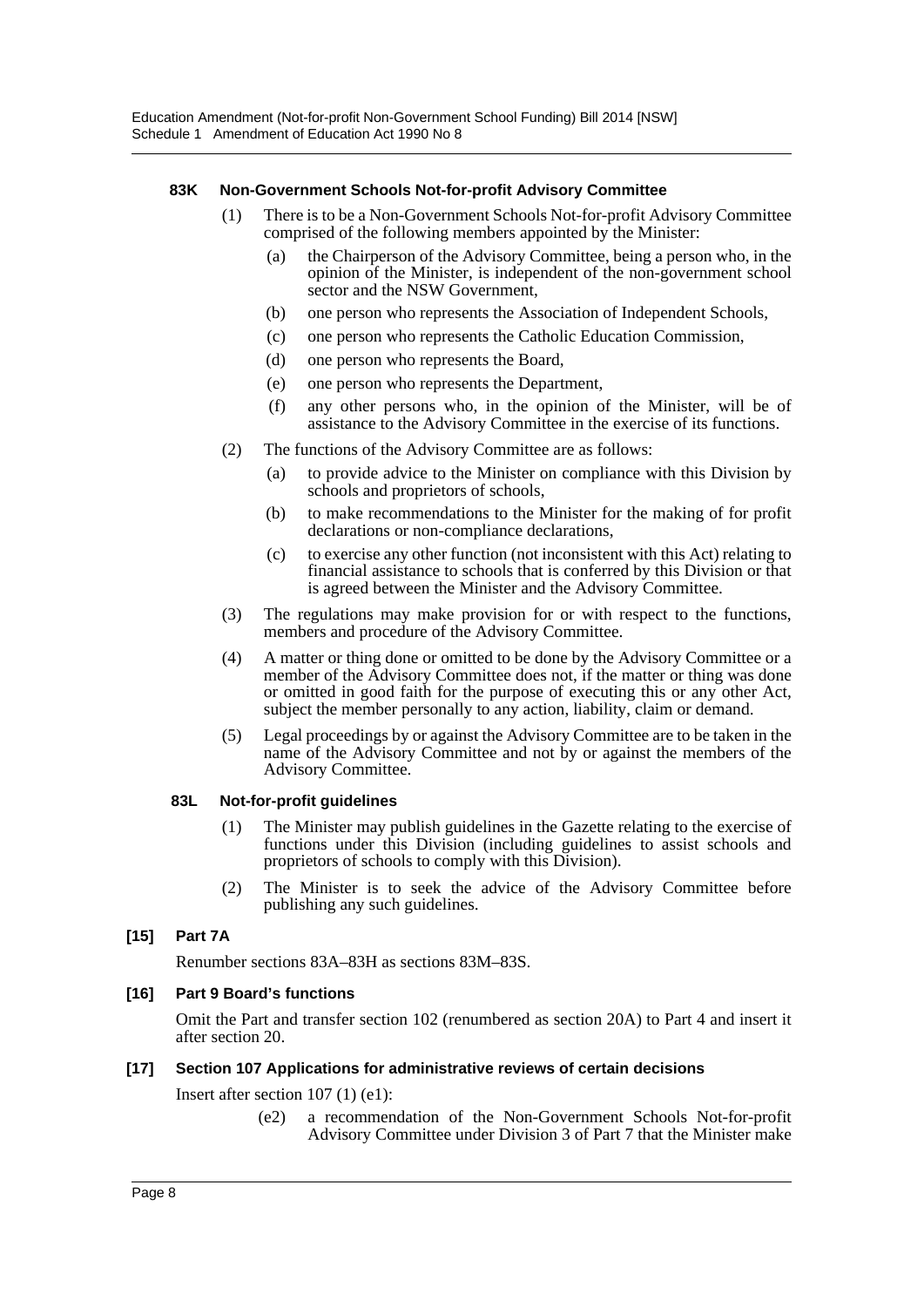a for profit declaration or a non-compliance declaration in respect of a school (including a recommendation on any consequent suspension or reduction of, or imposition of conditions on, the provision of financial assistance),

# **[18] Section 107 (1) (e2)**

Renumber existing section  $107 (1) (e2)$  as section  $107 (1) (e3)$ .

## **[19] Section 108 Determination of application by Tribunal**

Omit "or an authorised person" from section 108 (1) (b).

Insert instead "or other person or body".

#### **[20] Section 123 Evidence**

Insert after section 123 (2):

- (2A) In any proceedings under this Act, a certificate purporting to be signed by the Minister stating:
	- (a) that an amount of financial assistance has been paid by the Minister to or for the benefit of a non-government school on a specified day, or
	- (b) that a for profit declaration or non-compliance declaration under Division 3 of Part 7 was made on a specified day and the terms of the declaration,

is admissible in evidence and is prima facie evidence of the matters stated in the certificate.

## **[21] Schedule 3 Savings, transitional and other provisions**

Insert at the end of the Schedule with appropriate Part and clause numbering:

# **Part Provisions consequent on enactment of Education Amendment (Not-for-profit Non-Government School Funding) Act 2014**

#### **Definition of "amending Act"**

In this Part:

*amending Act* means the *Education Amendment (Not-for-profit Non-Government School Funding) Act 2014*.

#### **Meaning of "operate for profit" in relation to period before commencement of amending Act and during transition period**

For the purposes of this Act, the determination of whether a non-government school operated for profit during any period before the commencement of the amending Act, and during the period of 3 months after that commencement, is to be determined in accordance with section 21A, as in force immediately before the repeal of that section by the amending Act.

#### **Investigations and directions in relation to any period before the commencement of amending Act**

(1) An investigation may be carried out by the Minister under section 83H (as inserted by the amending Act) in relation to a period (and any conduct occurring in a period) before the commencement of the amending Act.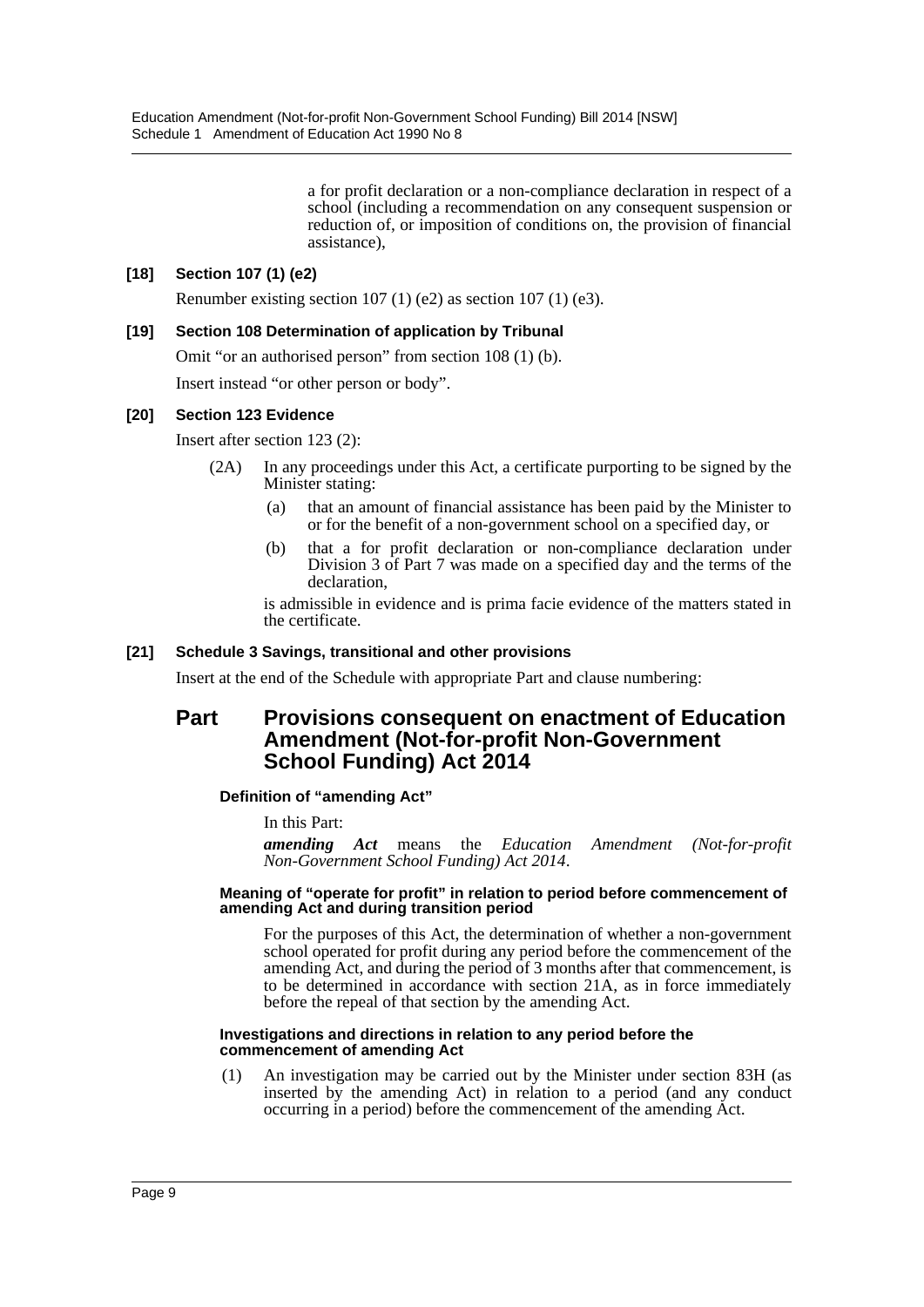(2) A direction may be given by the Minister under section 83I in relation to a period (and any conduct occurring in a period) before the commencement of the amending Act.

#### **Recovery of payments made before the commencement of amending Act**

The Minister may recover under section 83J an amount of financial assistance paid to or for the benefit of a non-government school before the commencement of the amending Act.

#### **Declaration that particular non-government school operating for profit**

- (1) On the commencement of the amending Act, a for profit declaration is taken to have been made under section 83D (as inserted by the amending Act) that the Malek Fahd Islamic School at 405 Waterloo Road, Greenacre, operated for profit from 1 January 2010 until 31 July 2012.
- (2) The Minister may revoke any such declaration in the same way that the Minister may revoke a for profit declaration under section 83D.